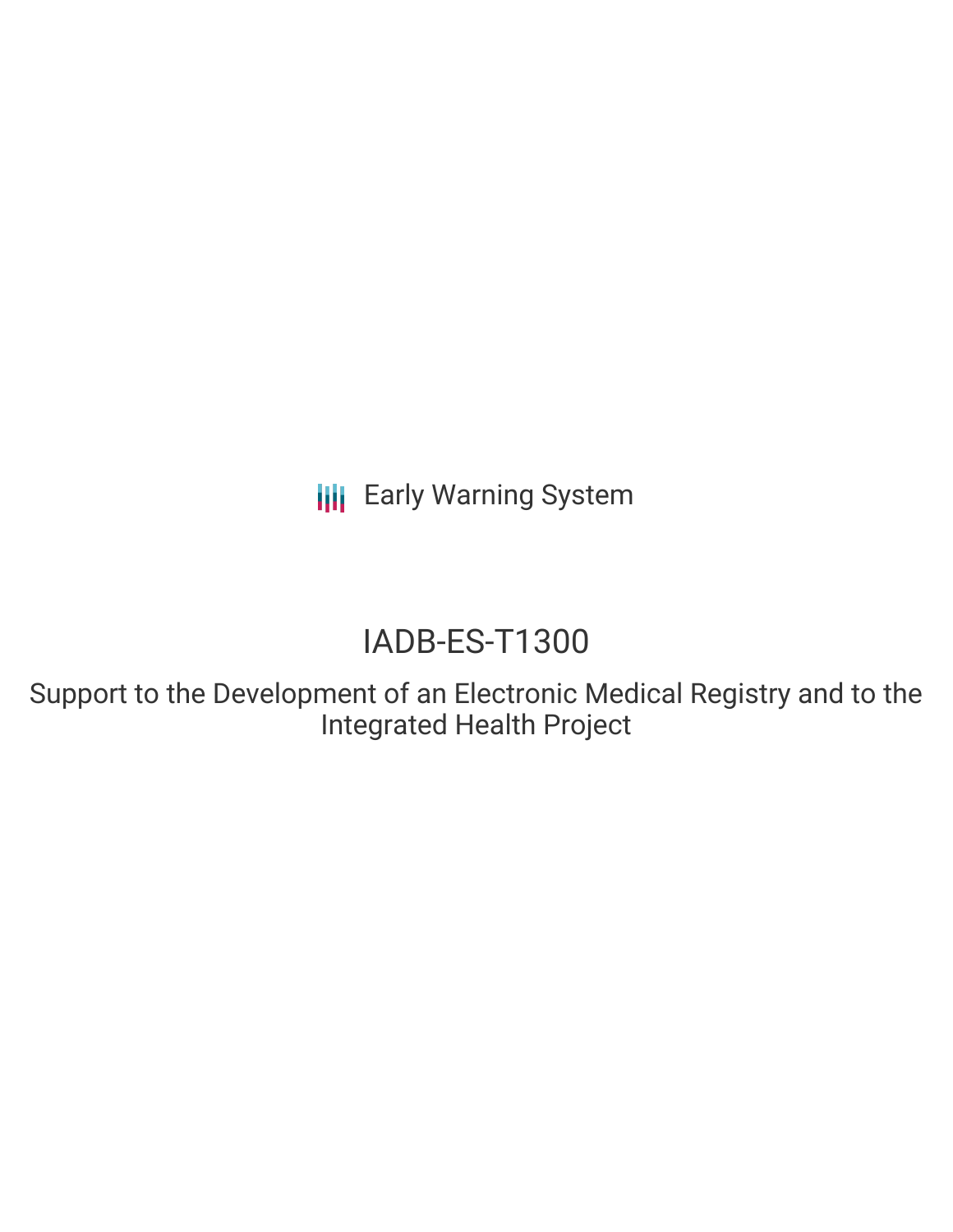

### **Quick Facts**

| <b>Countries</b>               | El Salvador                                 |
|--------------------------------|---------------------------------------------|
| <b>Financial Institutions</b>  | Inter-American Development Bank (IADB)      |
| <b>Status</b>                  | Approved                                    |
| <b>Bank Risk Rating</b>        | C                                           |
| <b>Voting Date</b>             | 2019-10-31                                  |
| <b>Borrower</b>                | Government of El Salvador                   |
| <b>Sectors</b>                 | Education and Health, Technical Cooperation |
| <b>Investment Type(s)</b>      | Grant                                       |
| <b>Investment Amount (USD)</b> | $$0.20$ million                             |
| <b>Project Cost (USD)</b>      | \$0.20 million                              |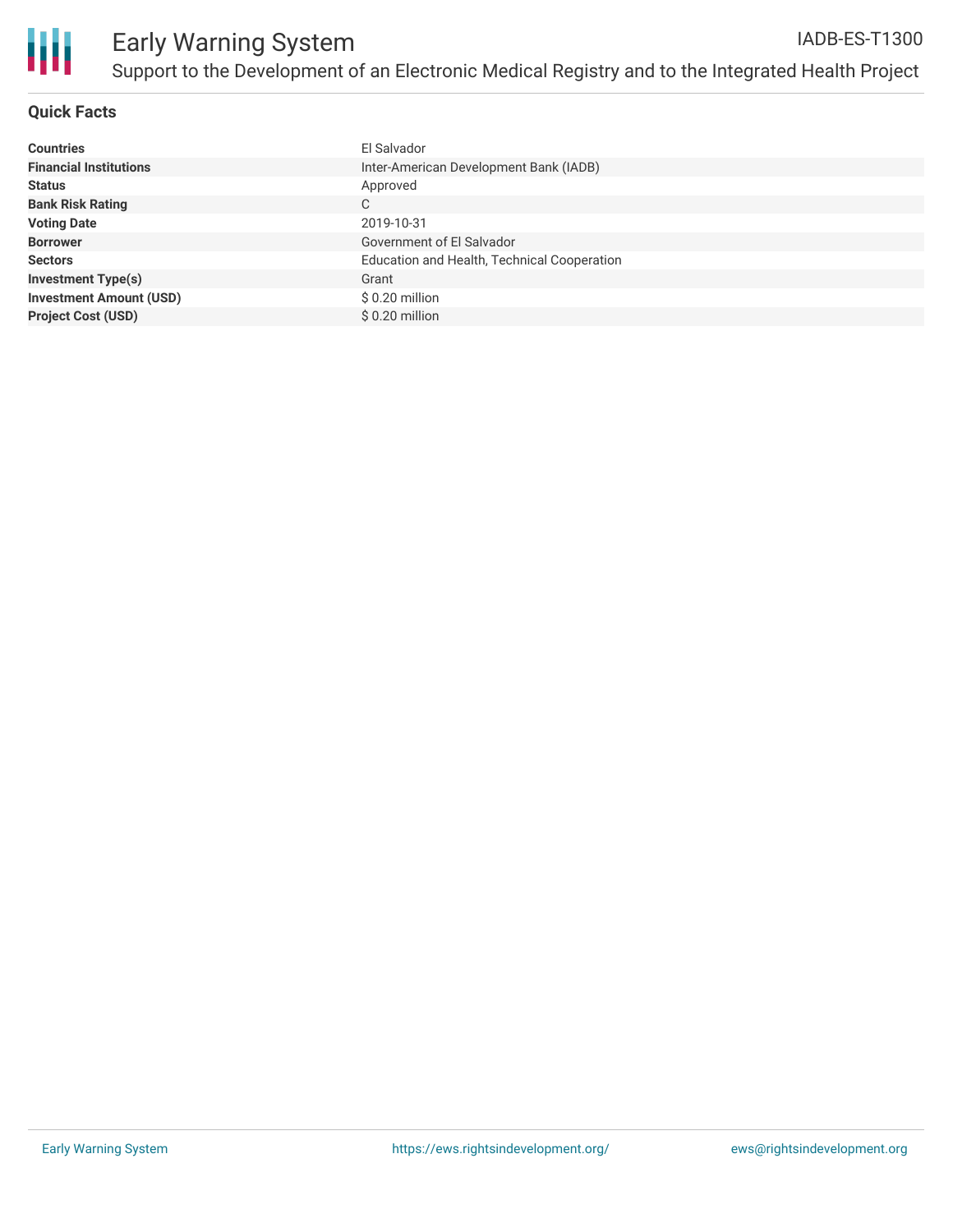

## **Project Description**

According to the bank, the objective is to support the Integrated Health Project and the development of an electronic medical registry for the Ministry of Health at primary level and hospitals which will allow to collect information electronically to improve the quality management and efficiency of the public health services.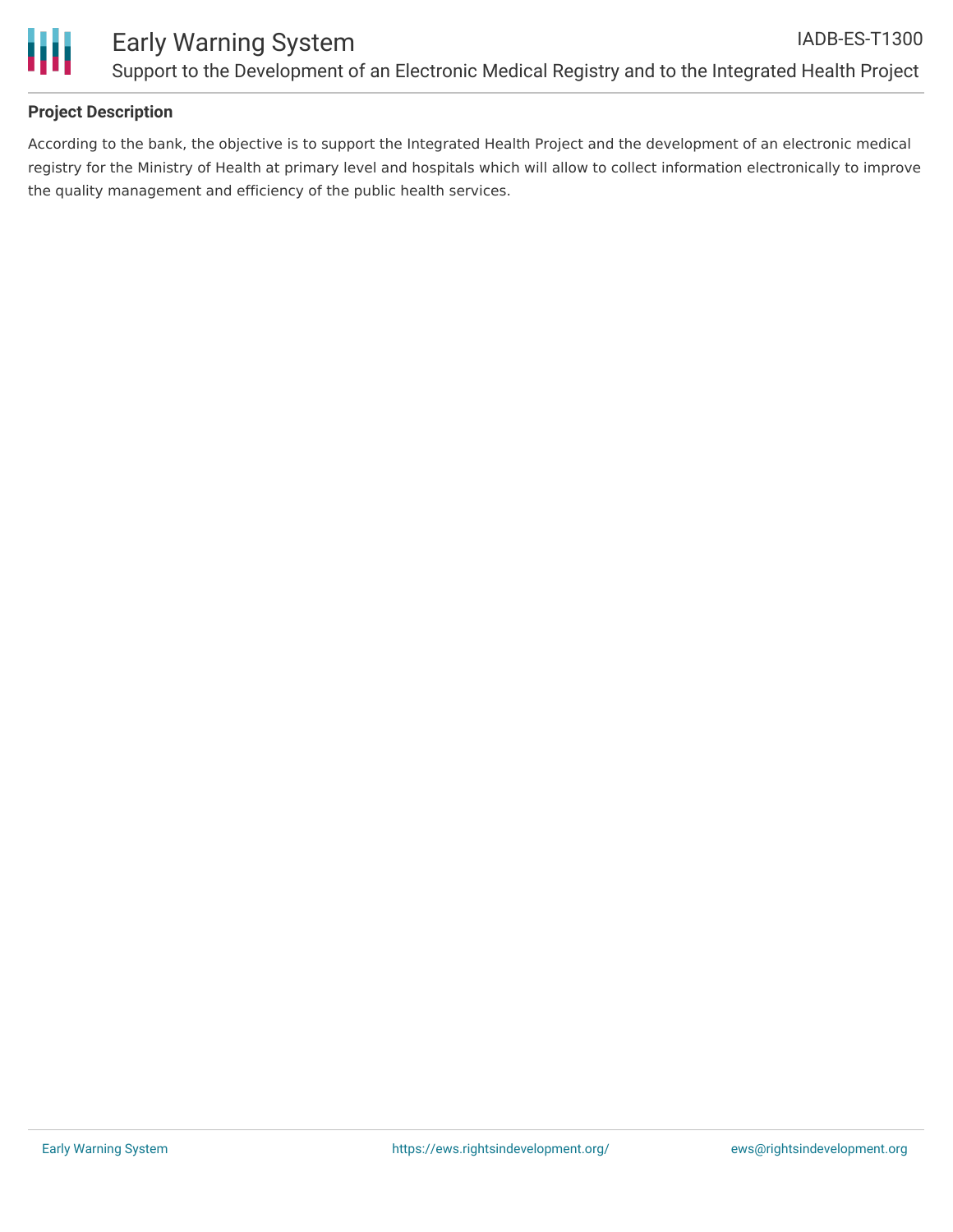

#### **Investment Description**

• Inter-American Development Bank (IADB)